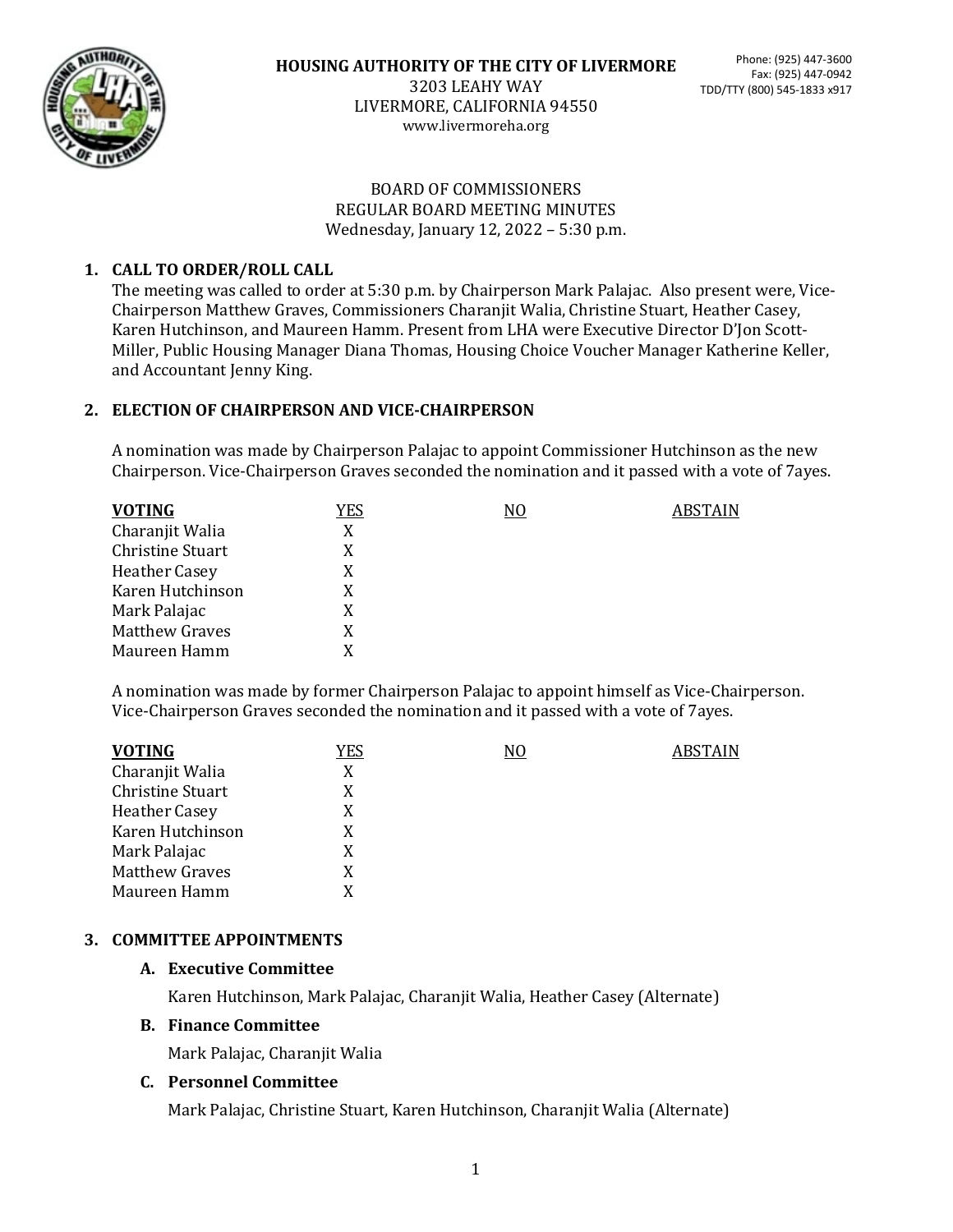

## **D. Audit Committee**

Karen Hutchinson, Mark Palajac, Christine Stuart

### **E. By Law Committee**

Maureen Hamm, Mark Palajac, Heather Casey

### **F. Strategic Planning Committee (Ad-Hoc)**

Maureen Hamm, Heather Casey, Christine Stuart, Karen Hutchinson (Alternate)

### **G. Policies Committee (Ad-Hoc)**

Maureen Hamm, Karen Hutchinson

### **4. APPROVAL OF THE MINUTES OF THE REGULAR BOARD MEETING OF:** December 8, 2021.

A motion was made by Vice-Chairperson Palajac to approve the board meeting minutes of December 8, 2021. Commissioner Graves seconded the motion and it passed with a vote of 5 ayes and 2 abstentions.

### **5. PUBLIC COMMENT**

None.

#### **6. NEW BUSINESS**

## **A. Resolution 2022-01-12-A – Authorization to Contract with Recruiting Firm**

Vice-Chairperson Palajac provided background that when the Board was conducting the recruitment for Executive Director in December 2019 and an offer was made to D'Jon that it was disclosed that he owns and operates a consulting business which prompted the Personnel Committee to include language in his employment contract that precluded him from operating his business during normal LHA business hours. Vice-Chairperson Palajac stated that D'Jon has now submitted a resignation notice due to his business growing which will require him to devote time to his company during LHA's normal business hours.

Vice-Chairperson Palajac further stated that in thinking of strategies on how best to proceed following the submittal of the resignation notice, he believes it would be best to keep D'Jon on as the Executive Director and amend the current contract to allow for him to operate his consulting business as needed. To achieve this and not have LHA suffer in any way, the Personnel Committee would need to meet and establish goals that are to be met throughout the year. The Personnel Committee would meet with D'Jon on a quarterly basis to ensure set goals are being met. If at any time goals are not being met or LHA is suffering for a lack of an Executive Director working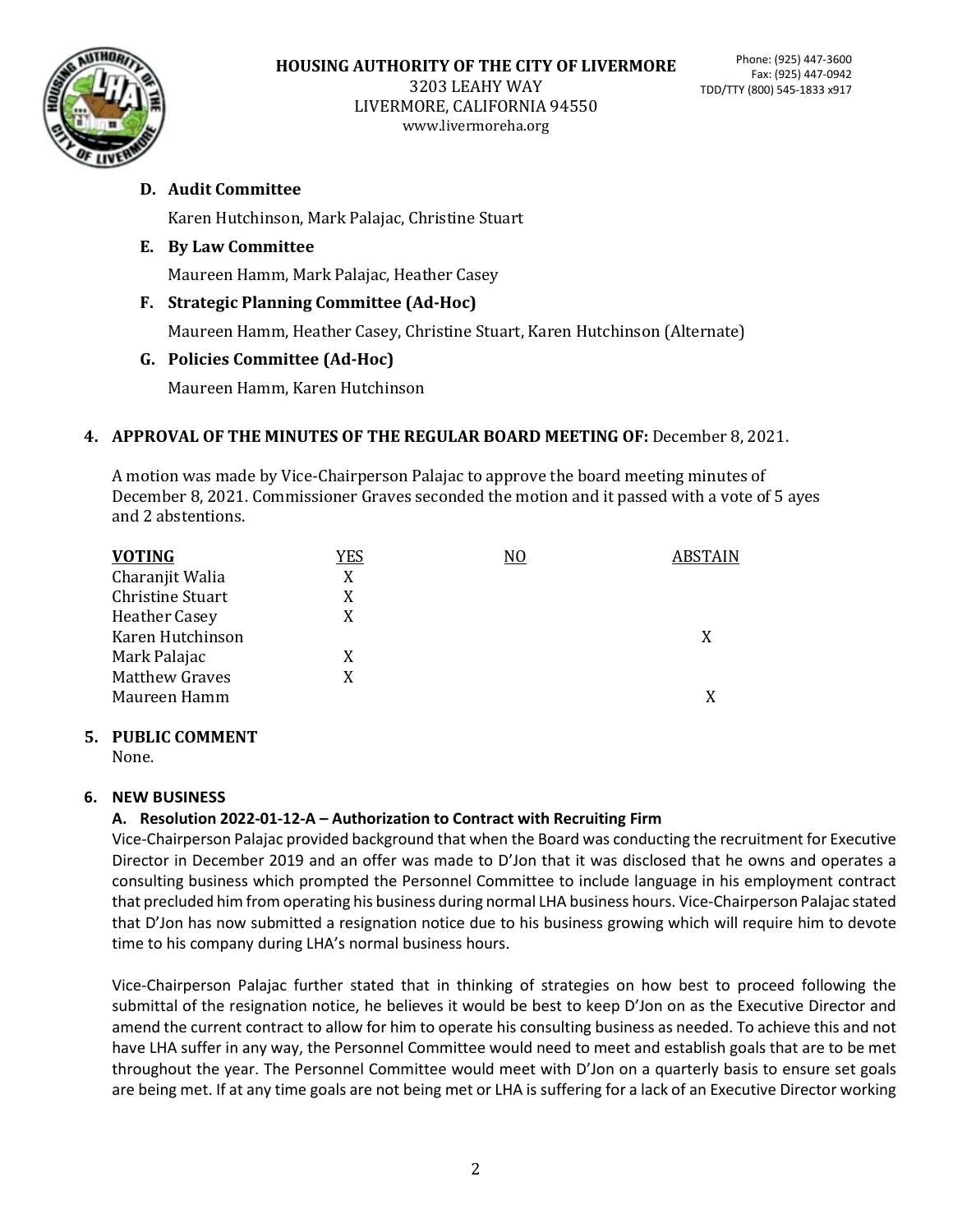

full-time during normal business hours, remedies will need to be explored which will be spelled out in the amended contract.

Commissioner Stuart stated that she liked the idea and expressed a concern about staff having the adequate access and support of an Executive Director without D'Jon being in the office regularly. Commissioner Hamm echoed the sentiments regarding staff support and stated that LHA's relationship with the City of Livermore has improved a great deal and although meetings with them may not be frequent, she would like to know if those will still be possible following an amendment to the contract.

D'Jon stated that he can devote at least one day a week in the office and when he is not onsite physically that he will be available to staff via cell phone, email, and video chat while continuing to join various meeting virtually during the week. D'Jon further stated that he meets with the City of Livermore frequently and will continue to do so.

A motion was made by Commissioner Walia to amend Resolution 2022-01-12-A which would allow for the Personnel Committee to meet and negotiate D'Jon's contract and once agreed by both parties, execute the new contract. Commissioner Stuart seconded the motion and it passed with a vote of 7 ayes.

| <u>YES</u> | N <sub>0</sub> | <b>ABSTAIN</b> |
|------------|----------------|----------------|
| X          |                |                |
| X          |                |                |
| X          |                |                |
| X          |                |                |
| X          |                |                |
| X          |                |                |
|            |                |                |
|            |                |                |

#### **B. Resolution 2022-01-12-B – Approval of Long-Distance Commissioner Travel**

D'Jon advised there is an upcoming Nelrod Consortium Annual Conference on April 6, 2022, which will be held in Las Vegas Nevada. D'Jon sent an invitation to all commissioners and there has been interest expressed. LHA's personnel policy states that any long distance travel by a commissioner must be approved by the Board.

Chairperson Hutchinson inquired what expenses are included, D'Jon advised that LHA would pay for the conference, flight, parking, and daily per diem.

A motion was made by Commissioner Hamm to approve Resolution 2022-01-12-B. Vice-Chairperson Palajac seconded the motion and it passed with a vote of 7 ayes.

| <b>VOTING</b>           | YES | N0 | ABSTAIN |
|-------------------------|-----|----|---------|
| Charanjit Walia         | X   |    |         |
| <b>Christine Stuart</b> | X   |    |         |
| <b>Heather Casey</b>    | X   |    |         |
| Karen Hutchinson        | X   |    |         |
| Mark Palajac            | Y   |    |         |